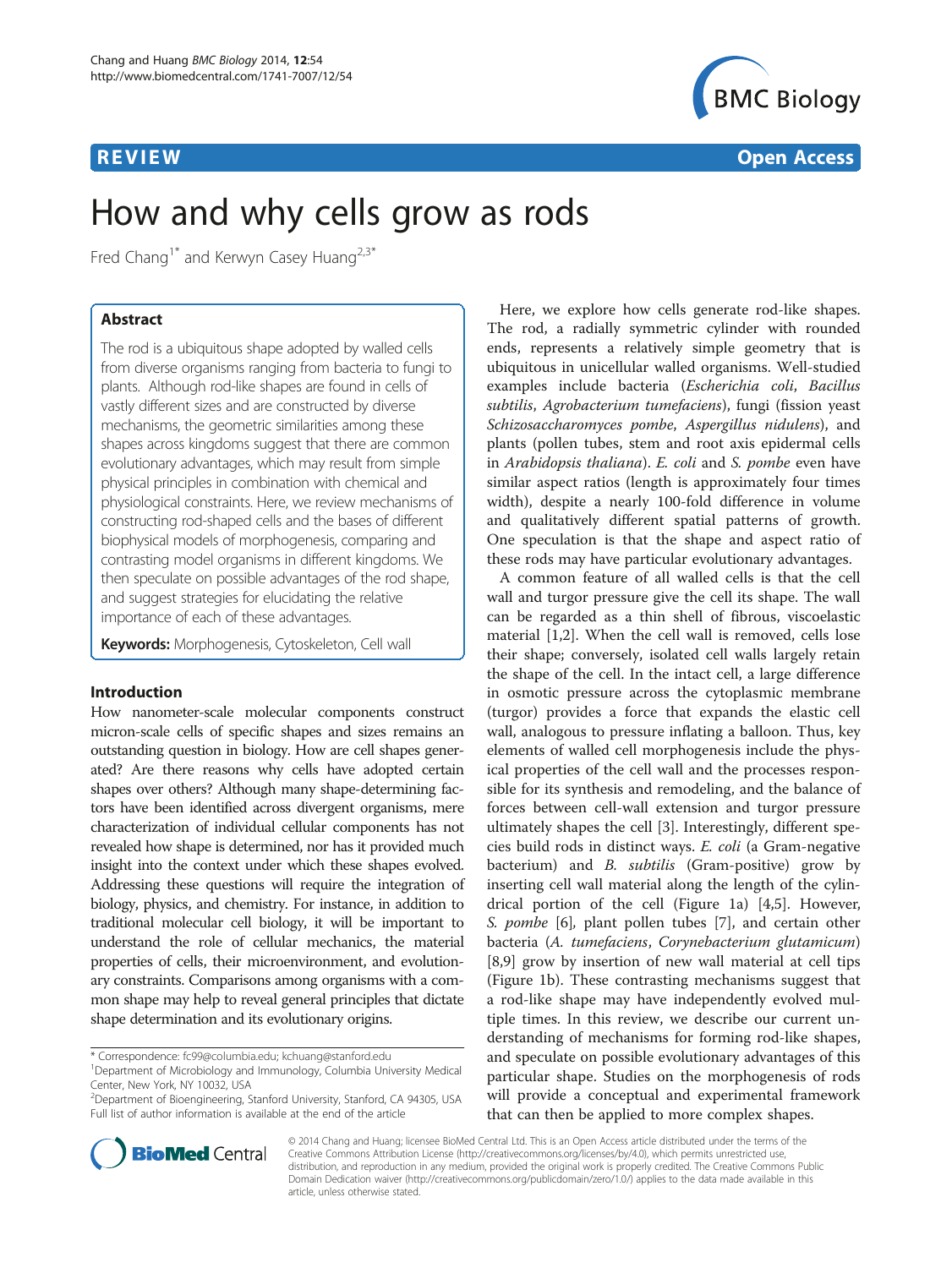<span id="page-1-0"></span>

stress is twice as large as the longitudinal stress (equation 2).

# Forming a rod

#### The mechanics of rod-shaped thin shells

Rod-shaped growth ultimately requires a breaking of symmetry, which can arise from directionality in the material properties of the cell wall, stresses, the organization of the synthesis machinery, or any combination of these. Physical models for the morphogenesis of walled cells regard the cell as a thin viscoelastic shell, which is uniformly inflated from within by turgor pressure. To predict the cell shape resulting from a given mechanism of growth, it is critical to consider the distribution of forces due to turgor pressure, the counterbalancing forces of the wall stretching, and how the material properties of the wall couple those forces to the degree of extension. For a linear elastic material, stress  $\sigma$  (force per unit area) is related to the mechanical strain  $\varepsilon$  (fractional stretching) via Young's modulus:

$$
E = \sigma/\varepsilon, \tag{1}
$$

a measure of the intrinsic stiffness of the material similar to the force constant  $k$  of a spring (for which Hooke's law dictates that  $k = F/x$ , where F is the force required for stretching the spring by an amount  $x$ ). In an elastic thin shell, the stresses should increase with increasing cell radius  $r$  and with turgor pressure  $P$ , and decrease with larger cell wall thickness d. In a spherical shell, the stresses are equal in every direction. In contrast, the geometry of a cylindrical shell dictates that the circumferential stresses  $(\sigma_r)$  are twice as large as the longitudinal stresses  $(\sigma_l)$  (Figure 1c):

$$
\sigma_r = 2\sigma_l = \frac{Pr}{d}.
$$
\n(2)

Combining equations 1 and 2, these model relationships predict that the circumferential and longitudinal strains ( $\varepsilon_r$  and  $\varepsilon_b$  respectively) should be linearly dependent on width and turgor pressure and inversely dependent on wall thickness. If Young's modulus is equal in every direction (mechanically isotropic), then  $\varepsilon_r$  should be twice as large as  $\varepsilon_l$ .

This relationship between the strains in different directions has been used to probe the mechanical properties of the cell wall of rod-shaped cells. In fission yeast, measuring the degree of shrinkage of cells when turgor pressure is reduced reveals this predicted 2:1 strain ratio, suggesting that the cell wall in these cells behaves as an isotropic material (Atilgan and Chang, unpublished observations). In contrast, in rod-shaped bacteria such as E. coli and B. subtilis, cells exhibit a higher degree of longitudinal rather than radial stretching [[10\]](#page-8-0), indicating mechanical anisotropy (or directional dependence), with greater stiffness in the circumferential relative to the longitudinal direction [\[11\]](#page-8-0). These observations are consistent with cryo-electron tomograms showing that the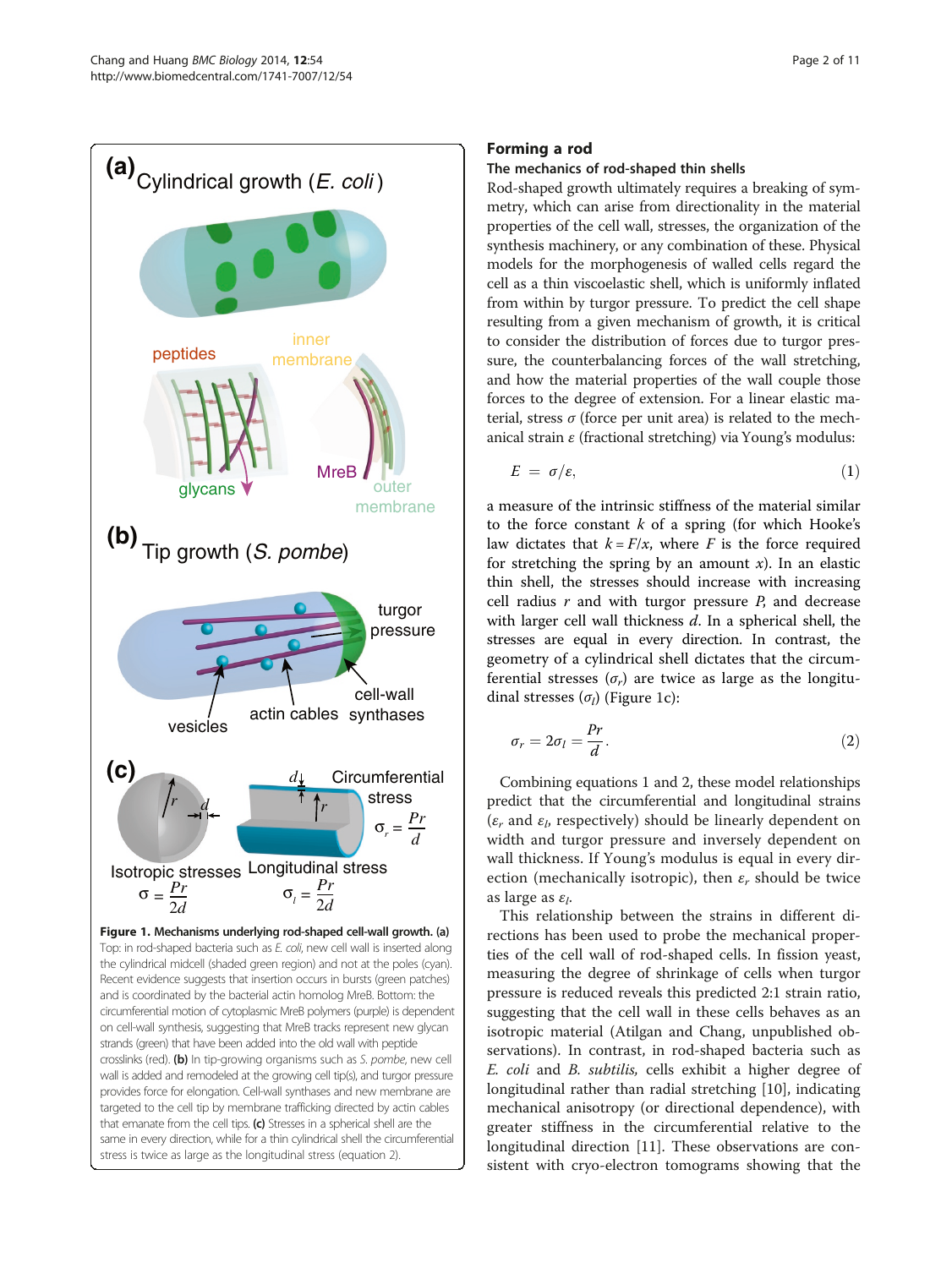E. coli cell wall is organized with the stiffer components (glycan strands) oriented along the circumferential direction [\[12](#page-8-0)]. It will be interesting to discover whether there is mechanical anisotropy in plant cell walls, or whether they are more like the fission yeast cell wall.

It is important to note that the anisotropy of growth (elongation along only one axis) can occur using either anisotropic or isotropic wall material; in fact, isotropic material can be used to construct virtually any cell shape. Furthermore, the mechanical properties of the cell wall can be far more complex than the simple scaling relationships we have described above. For example, the relationship between stresses and strains will no longer follow equation 1 at sufficiently large strains; recent atomic force microscopy measurements indicate that the E. coli cell wall exhibits nonlinear properties in its pressurized state that may help the cell resist expansion during hypoosmotic shock [\[13](#page-8-0)]. The assumption of a constant thickness across the thin shell may also break down, particularly during septation due to differences in the mode of wall construction at the septum [\[14](#page-8-0)]. Ultimately, these mechanical characteristics must be integrated with the patterns of insertion and remodeling of the wall, which can both alter cell-wall thickness and lead to a viscoelastic response in which the wall material flows like a viscous liquid when stressed. This produces a diverse array of potential growth mechanisms in walled cells. Biophysical models can provide testable predictions for the relationships among turgor pressure, growth patterns, and the distribution of strains and growth rate across the cell surface [[15,16](#page-8-0)].

#### Growth by cylindrical elongation

In many bacteria, cell growth is achieved by insertion of new cell-wall material at sites throughout the cylindrical part of the cell wall, while insertion is decreased at cell poles. The most well studied organism from the perspective of cell-wall growth is *E. coli*, with several reviews focusing on the biochemistry [[17\]](#page-8-0), synthesis machinery [[18\]](#page-8-0), morphology [[19](#page-8-0),[20](#page-8-0)], and physical characteristics  $[21]$  $[21]$  of the cell wall. Like most bacteria, E. coli has a cell wall composed of peptidoglycan, a macromolecular network of sugar strands (glycans) cross-linked by short peptides. As noted above, the stiffer glycan strands are oriented circumferentially [[12,22\]](#page-8-0), making the cell wall mechanically anisotropic in addition to the growth anisotropy of the rod shape. The cytoskeletal protein MreB, a homolog of eukaryotic actin [[23](#page-8-0)], moves in an approximately circumferential manner along the inner face of the cytoplasmic membrane, and the cell-walltargeting antibiotic mecillinam inhibits this motion, suggesting a model in which MreB tracks indicate the paths of insertion of new material on the lateral wall [\[24,25](#page-8-0)].

Moreover, E. coli cells twist as they elongate in an MreBdependent fashion, due to the orientation of glycan strands with a slight angular bias away from the circumferential direction [\[26\]](#page-8-0). In B. subtilis, similar coupling of MreB motion to cell-wall synthesis [[27,28](#page-8-0)] and twisting (with opposite handedness) [\[26\]](#page-8-0) has been observed, suggesting common rules with E. coli for establishing order within the wall despite the difference in wall thickness. It is unknown whether the MreB-guided pattern of cell wall insertion also helps the cell determine and/or maintain its width during growth, though mutations in *mreB* can result in rods of different sizes [\[29](#page-8-0)].

One predicted consequence of cylindrical elongation is exponential growth, in which single long cells grow faster than short ones. Indeed, E. coli cells elongate exponentially when division is blocked [\[25\]](#page-8-0), and appear to do so also during normal growth and division [[30](#page-8-0)]. Exponential growth might be expected of an organism whose growth zone increases proportionally as the cell grows; interestingly, the nature of exponential growth  $(L = L_0 2^{t/\tau})$ where  $\tau$  is the doubling time) dictates that  $1/L$  ( $dL/dt$ ) = (ln  $2/\tau$  is constant independent of *L*, indicating that there is no preferred length scale for a given doubling time.

E. coli, along with the curved bacterium Caulobacter crescentus, has been a main subject of theoretical and computational studies of bacterial morphogenesis. Models have fallen into two broad, complementary classes: coarsegrained molecular dynamics simulations of wall mechanics and growth, motivated by hypothesized mechanisms of molecular coordination and/or experimental measurements of cell-wall insertion patterns [\[2,24,26](#page-8-0)]; and finiteelement mechanochemical models that incorporate wall remodeling with mechanical relaxation to predict potential instabilities and scaling relationships among cellular dimensions and growth parameters [\[21,31-37\]](#page-8-0). A model that considers the balance between the chemical energy released during insertion and change in strain energy due to the new geometry after growth predicts a stable width and growth rate for rod-shaped growth that agrees with measurements of E. coli and B. subtilis for reasonable choices of parameters [\[33](#page-8-0)]. Simulations based on this model suggest that MreB exerts an inward force on the cell wall, preventing instabilities in growth due to turgor pressure [\[33\]](#page-8-0). Computational models have generally suggested that robust shape determination requires coordination of cell-wall incorporation [\[2,33\]](#page-8-0), and molecular-scale simulations suggest that MreB motion may help to maintain cell width along the cell body, particularly during perturbations such as osmotic shock [\[24\]](#page-8-0).

#### Growth by cell-tip extension

In contrast to E. coli, some rod-shaped cells grow via insertion of new cell wall and membrane at the cell tips,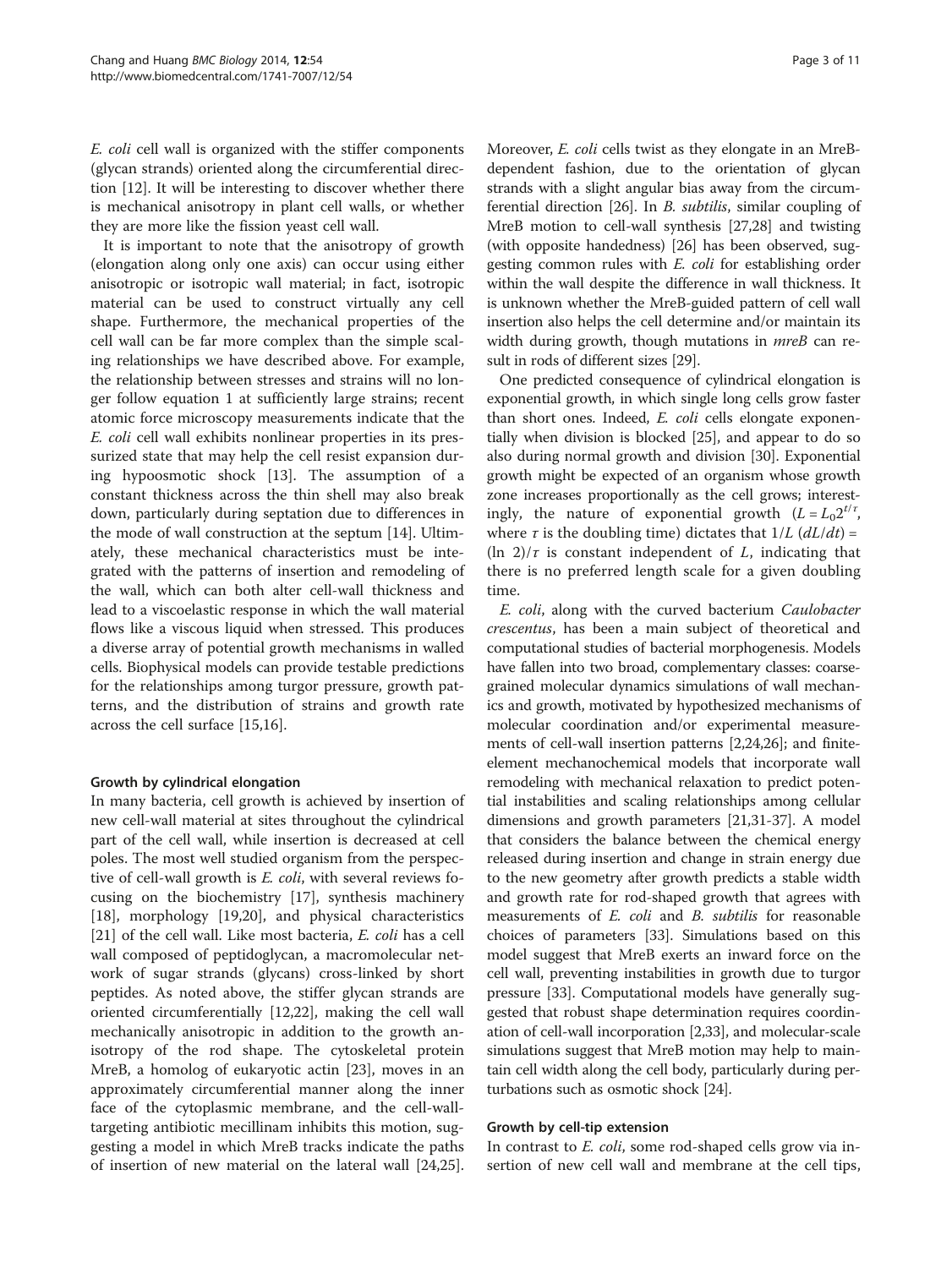while the lateral wall is relatively inert. Mechanisms of tip growth have been investigated in many walled organisms, including S. pombe, hyphal fungi, moss, and pollen tubes, as well as in bacteria such as A. tumefaciens. In general, tip growth is thought to be driven by high turgor pressure that extends the cell wall at the tip, coupled to the addition of new material and the remodeling of old material by a variety of intracellular factors (Figure [1](#page-1-0)b).

Physical models of tip growth have postulated that a rod-like shape is formed by inserting softer gel-like wall at the very tip of the cell, which then matures into a stiffer network on the sides of cells [\[1,38](#page-8-0)-[40\]](#page-9-0). Morphogenetic parameters defining the shape of the cell tip are then interrelated by the balance between maturation, pressure, and insertion, with mass conservation as a constraint. Some generalized biophysical models of tip growth have been abstracted beyond the molecular details and structure of a particular system, and hence have been useful for providing scaling laws relating tip shape, cell size, and growth rate that can be tested and validated using comparative studies across species (Figure 2) [[41\]](#page-9-0). In a recent study, the maximal tip radius of curvature  $R_A$  is predicted to scale as  $1/P$  while the cell radius is predicted to scale as  $(a^2/P)^{1/3}$ , where a is the size of the region in which new material is secreted. This gives a ratio between the two quantities:

$$
\frac{R_A}{R} \sim \left(\frac{R}{a}\right)^2\tag{3}
$$

where  $R$  and  $R_A$  are easily measureable from images of cells. In this model, the wall viscosity is assumed to be a fixed function of angle around the cell tip, independent of other parameters; it remains to be seen how sensitive the predictions are to this assumption. Nonetheless, it is intriguing that different species of fungi and plant pollen tubes all show a linear relationship between R and  $R_A$  $(R_A/R \text{ constant})$ ; thus, if equation 3 holds then these data imply that the size  $a$  of the zone of insertion also scales with  $R$ , and closely related species even have similar slopes [\[41\]](#page-9-0). Consistent with these models, in pollen tubes and in S. *pombe*, cell-wall synthases are localized to growing cell tips where they introduce new wall material. In pollen tubes, atomic force microscopy measurements have revealed a gradient of cell wall stiffness, in which the wall at the apex is the softest. Although such measurements have not been made in fission yeast, wall stains such as calcofluor white also suggest a gradient of cell wall stiffness [[1,7](#page-8-0)[,42\]](#page-9-0). In addition, patterns of migration of fiducial markers along the cell during growth are consistent with mechanical models of the expansion of a hemisphere into a cylinder [\[1,7\]](#page-8-0), illustrating the utility of imaging of dynamic growth patterns for probing morphogenetic mechanisms [\[8,25,](#page-8-0)[43](#page-9-0)].



In S. pombe, complex molecular networks have been identified that modulate cell shape, and therefore may be involved at some level in regulating cell wall machinery. Key core cellular processes include exocytosis, endocytosis, actin and microtubule cytoskeletons, and small GTPases such as Rho and Cdc42 (see [[44](#page-9-0)] for a review). Cdc42 may regulate actin and membrane trafficking to target secretory vesicles containing cell-wall synthases, cell-wall precursors, and membrane to the growth site (Figure [1b](#page-1-0)) [[45\]](#page-9-0). Although both actin and microtubules are thought to exert forces that push and distort the plasma membrane in animal cells, there is little evidence that they shape walled cells by directly exerting forces [[46\]](#page-9-0). Instead, actin plays at least two critical roles in polarized cell growth: as tracks for myosin-based transport of vesicles to the cell tip, and for endocytosis [\[44](#page-9-0)]. Microtubules have a direct role in polarized transport of vesicles in some fungi, such as Aspergillus and Ustilago [[47,48\]](#page-9-0). In S. *pombe*, microtubules play a regulatory role in polarity by depositing Tea proteins that regulate actin and Cdc42 at cell tips [\[38](#page-8-0)[,44](#page-9-0)] and can direct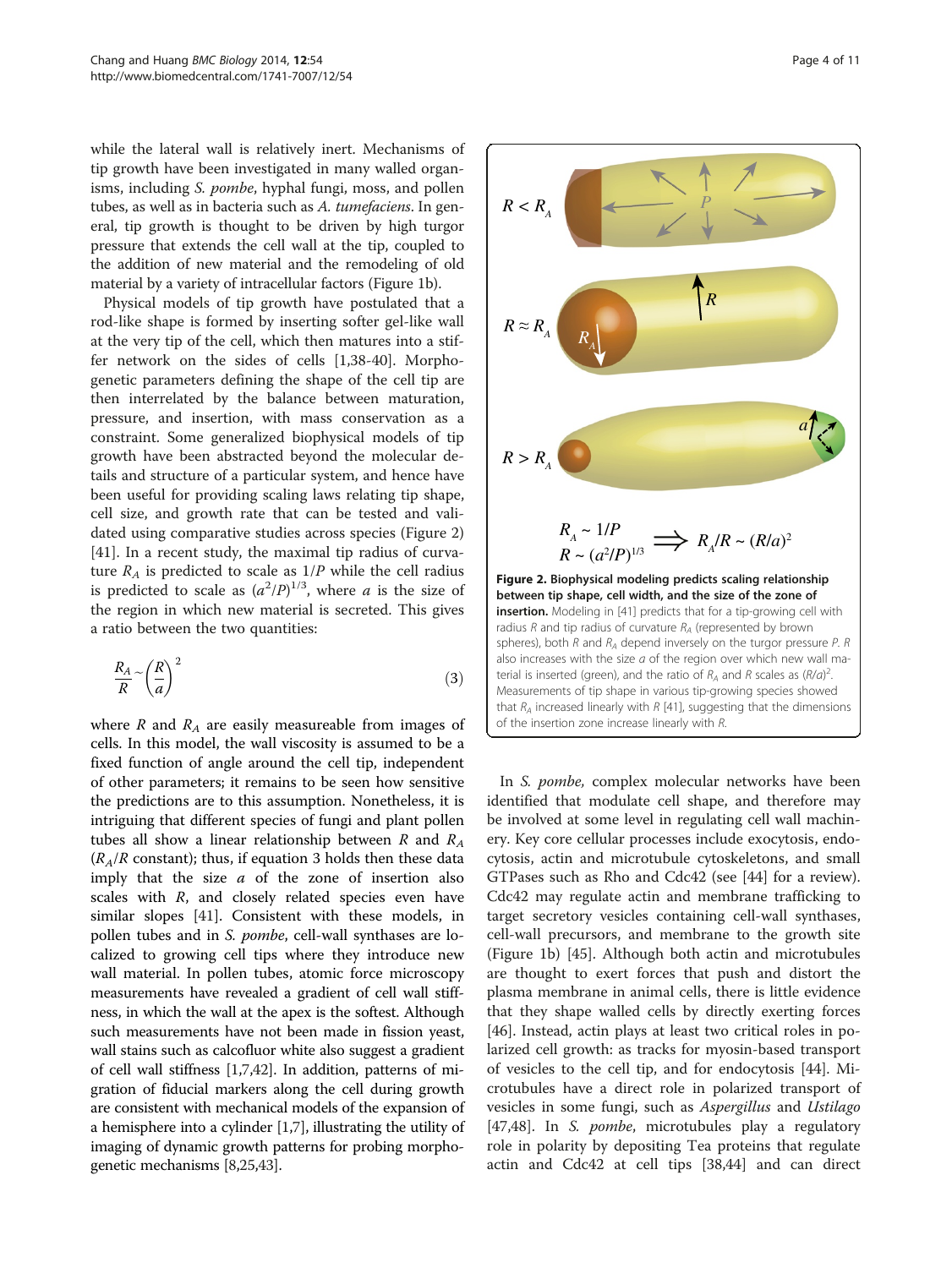<span id="page-4-0"></span>the formation of a branch under certain circumstances [[49,50\]](#page-9-0). Mathematical models have explored how the Tea proteins act as landmarks to establish gradients of activated Cdc42 [[38](#page-8-0),[51](#page-9-0)]. Interestingly, Cdc42 activity has been observed to oscillate between the two cell tips with a time scale of about five minutes, which can be modeled using positive and negative feedback loops [[52\]](#page-9-0). It is not known whether the growth of fission yeast varies with these Cdc42 oscillations, although pollen tubes and some hyphal fungi exhibit tip growth in oscillatory pulses [[7](#page-8-0)]. Moreover, some mutants with altered Cdc42 activity exhibit altered cell widths, suggesting a model in which a gradient of Cdc42 activity at cell tips is used to specify the width of the rod [[38](#page-8-0)[,52,53](#page-9-0)]. How spatial patterns of polarity factors such as Cdc42 control cell shape through cell wall growth remains poorly understood.

#### The dimensions of rods

Cellular dimensions such as width, length, and cell wall thickness vary greatly across different organisms, potentially impacting the distribution of stresses and hence the resulting cell shape [\[54\]](#page-9-0). Thus, quantification of the distribution of these cellular dimensions, along with morphological features such as the curvature profile of the cell body and tip, will be key for studying and contrasting growth mechanisms [[41\]](#page-9-0). Computational tools have recently been developed that enable rapid, automated analysis of large populations of cells with subpixel resolution [\[55,56](#page-9-0)]. To illustrate the variability in absolute cell sizes among bacterial and fungal species, we imaged cells and analyzed their shapes using a common Matlab-based computational framework previously applied to the quantification of cell width in bacteria (Figure 3a) [[25\]](#page-8-0). These measurements also allowed us to measure the curvature of the cell contour; we noted that in tapered cells (for example, Schizosaccharomyces japonicus), the sides remained straight while the poles had different curvatures (Figure 3b). Aspect ratio is approximately conserved across the bacteria studied and in S. pombe, although other fungi such as S. japonicus are somewhat more squat in aspect ratio.

Quantitative measurements of turgor pressure and cell wall properties are also critical for understanding mechanisms of cell-shape determination. Although turgor pressure has been directly measured in large plant cells [[57,58\]](#page-9-0), the smaller sizes of bacteria and yeast have necessitated the development of indirect methods for estimating turgor pressure [[11](#page-8-0),[13](#page-8-0),[46](#page-9-0),[59](#page-9-0)]. Walled organisms appear to grow under turgor pressures of a few to tens of atmospheres [\[60,61](#page-9-0)]. Consistent with the need to bear these turgor stresses, their walls have Young's moduli of tens to hundreds of MPa  $(1 \text{ atm} = 0.1 \text{ MPa})$   $[11,46,62]$  $[11,46,62]$  $[11,46,62]$  $[11,46,62]$ , and potentially stiffen under stress [\[13](#page-8-0)]. The E. coli cell wall has Young's modulus of 25 to 100 MPa [[11](#page-8-0),[59](#page-9-0)] and cells experience a turgor pressure of approximately 1 atm [\[13](#page-8-0)[,61](#page-9-0)]. Interestingly, B. subtilis cells have turgor pressures roughly 10-fold that of E. coli, and their walls have a similar Young's modulus but are 10-fold thicker [[32,](#page-8-0)[60\]](#page-9-0), suggesting that perhaps their similar shapes might arise through a common mechanical balance of turgor pressure and wall stresses [[34\]](#page-8-0). Recent estimates of S. pombe cells place Young's modulus at around 50 MPa and the turgor pressure at 10 to 15 atm [\[46](#page-9-0)] (our unpublished data).

How absolute cell size is specified is unknown in any cell type, and remains one of the outstanding questions in morphogenesis. How do cells specify their dimensions, and how is a certain size (like cell shape) advantageous in evolutionary terms? It is clear that many cells tightly maintain their size as they grow and divide using homeostatic mechanisms [[63,64\]](#page-9-0). For instance, some cells commit to division or DNA replication only after reaching a minimal cell size, suggesting that they have



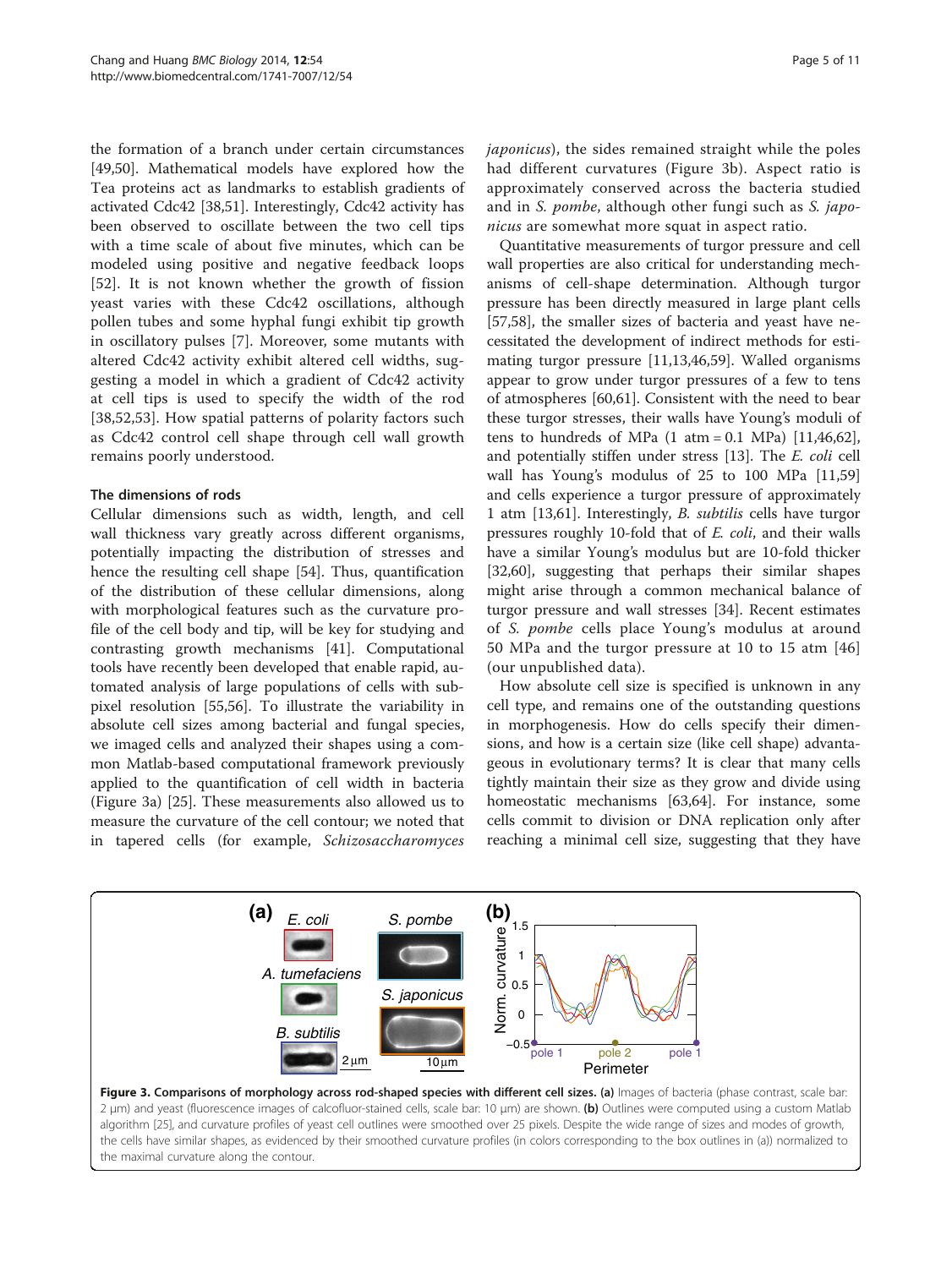the ability to sense their own size or geometry. S. pombe cells grow to 14 μm in length before entering mitosis and dividing. Recent advances have identified a system of cortical factors including Cdr2 and Pom1 that appear to monitor the surface area of the cell in this process [[65\]](#page-9-0). Similar sizers have been proposed in bacteria [\[64](#page-9-0)]. Additional factors affecting cell size are mechanical considerations such as cell wall stress and turgor pressure. For a micron-sized bacterium, an increase in cell width would be coupled to an increase in stress that would entail an increase in stretching of the wall; unless the mechanical properties or thickness of the cell wall were adjusted, a bacterium likely could not expand to reach the size of a S. pombe cell without rupturing. It will be interesting to determine how the mechanical properties and wall thickness vary across closely related species of different sizes, such as *Bacillus megaterium* (which is approximately 1.5 μm in width) or the larger fission yeast S. japonicus (Figure [3](#page-4-0)a). Each species may thus attain a certain size that befits its mechanical and growth properties.

#### Formation of a rod from a sphere

In addition to propagation of shape during growth, cells can face the challenge of initial establishment of shape. Several systems have been established to examine the formation of the rod shape de novo. When S. pombe spores germinate, they generally swell into a nearly spherical shape and then grow a protrusion that eventually extends into a rod of the correct width. Mechanical anisotropy caused by a break in the spore wall and a local accumulation of Cdc42 activity may trigger the initial growth of the protrusion [\[66\]](#page-9-0). However, little is known about how the dimensions and shape of the protruding rod are established. Another example of de novo shape formation is in spheroplast regeneration. Upon removal of the cell wall, the resultant S. pombe spheroplast is spherical; when the wall regenerates, a rod of the proper width extends from the larger round cell in the first generation [[67\]](#page-9-0). Bacteria are also able to regenerate into rods. In contrast to yeast, bacterial spheroplasts transition through amorphous shapes to form walled, rod-shaped cells over the course of a few generations [[68](#page-9-0),[69](#page-9-0)], and it has recently been shown that this reversion to a rod-shape in *B. subtilis* can initiate from a completely wall-less state [\[70\]](#page-9-0). These behaviors demonstrate that the shape and dimensions of the cell are regulated by robust intracellular mechanisms and do not depend solely on the shape of cells in previous generations.

# Maintaining width and keeping the rod straight

A challenge for rod-shaped cells is to maintain cell width during growth. For the rod-shaped bacteria *E. coli* and B. subtilis, both of which elongate along the cylindrical portion of the cell [[4,5](#page-8-0)], cell width remains constant even in filamentous cells that grow to lengths approaching 100 microns [[2,32](#page-8-0)]. Similar maintenance of width is seen S. pombe [\[71-73\]](#page-9-0) and in plant pollen tubes. In tip-growing rods, the zone of growth of the tip must remain constant. In bacteria such as *E. coli*, growth must be coordinated with extension so that width is maintained as cell length increases. Modeling studies have predicted that introducing stress into the new material during incorporation is necessary to prevent turgor-mediated radial expansion [[2,33](#page-8-0)[,74](#page-9-0)]; MreB depolymerization causes a gradual increase in cell width [\[2](#page-8-0)], indicating that MreB may play a role in introducing this stress. Critical for testing these models will be the development of genetic and chemical methods for tuning cell width without disrupting overall rod-like shape.

Another challenge for rod-shaped cells is to maintain a linear axis of growth during elongation. How might a cell monitor 'straightness'? In E. coli cells, the actin-like MreB cytoskeleton localizes preferentially to regions of negative Gaussian curvature, suggesting that MreB polymers sense cell curvature and actively straighten the cell by directing cell-wall insertion to specific sites on the cell surface based on local geometry [\[25](#page-8-0)]. In S. pombe, the microtubule cytoskeleton may keep cells straight by coordinating cell-wall growth at the cell tips; microtubules extend across the cell length and transport polarity factors, such as the Tea proteins, to the tips [\[75](#page-9-0)]. Mutants with abnormally short microtubules or that lack Tea proteins often grow in a curved shape or sometimes establish an abnormal growth zone on the side of the cell, leading to the formation of a branched, 'T'-shaped phenotype [\[76\]](#page-9-0), suggesting that microtubules contribute to straightness by coordinating the proper zones of growth at the two cell tips [\[38](#page-8-0)[,77\]](#page-9-0). Taken together, in both prokaryotes and eukaryotes, the cytoskeleton is at least partially responsible for maintaining cell shape by coordinating local growth patterns with global morphology [[78\]](#page-9-0).

#### New end formation: a mechanical mechanism

The ends of many rod-shaped cells are roughly hemispherical, with dimensions in accordance with the cylindrical portions of the cell. While the growing end of a tip-growing cell is regulated by many intracellular factors that modulate progressive remodeling of the cell wall, the formation of the new cell end in S. *pombe* provides an example of how turgor pressure itself can shape the cell wall. During cytokinesis, a cell-wall septum is formed at the division site, guided by the actin-based contractile ring. Afterward, part of the septum is digested away to cause cell separation [[79\]](#page-9-0); immediately upon separation, the septum changes from a flat shape to the rounded new end. This morphology, which is distinct from the slightly more pointed shape of the growing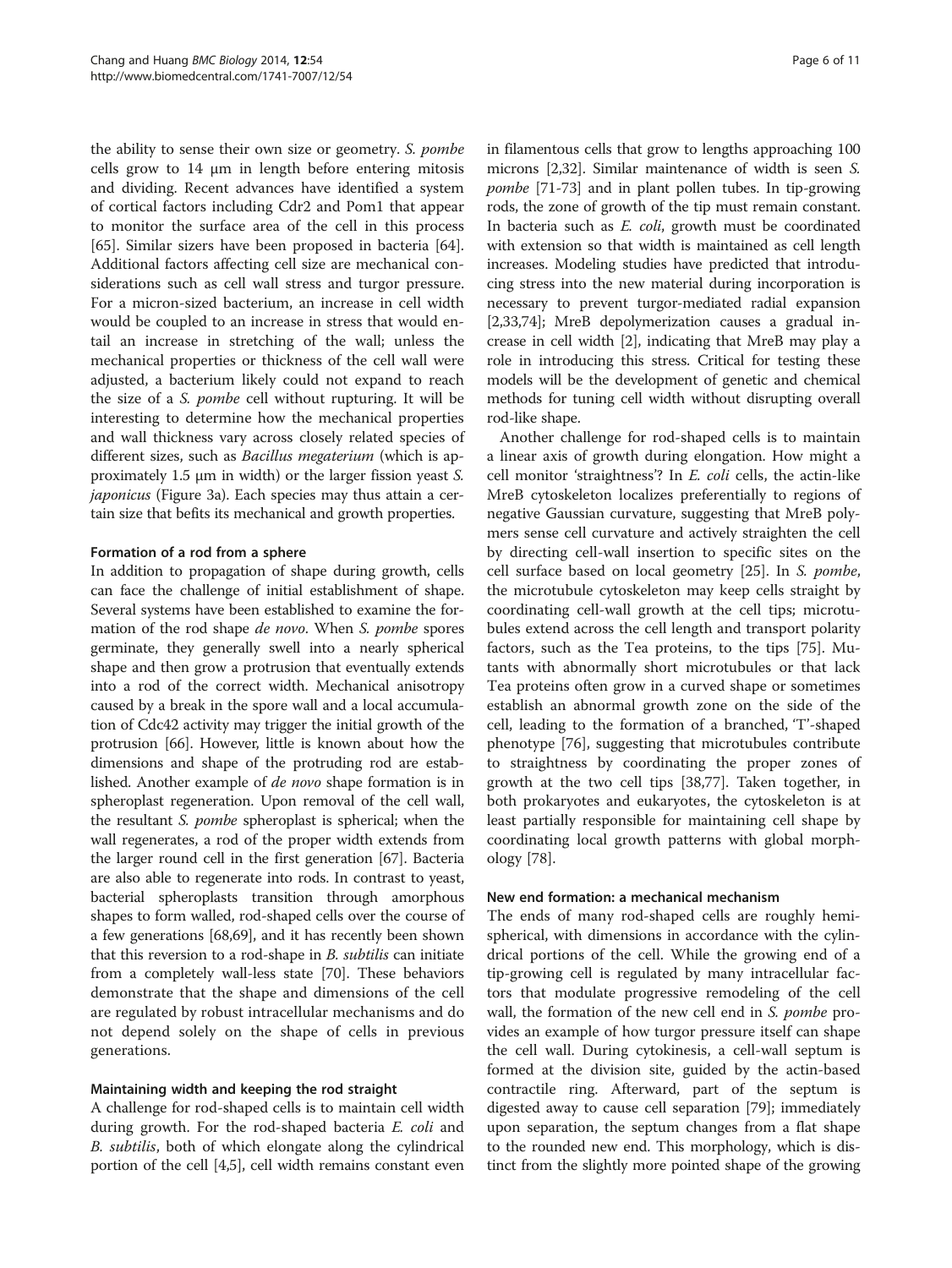cell tip, may be produced by a predominantly mechanical mechanism in which turgor pressure inflates the cell wall (our unpublished observations). It will be interesting to see if any Gram-positive bacteria, which have a thicker cell wall than Gram-negatives [\[32](#page-8-0)[,80\]](#page-9-0) and form a septum much as in S. *pombe*, also shape their new ends in a turgor-mediated manner. By contrast, E. coli cells constrict at mid-cell well before cell separation [[81](#page-9-0)]. This constriction is mediated by the tubulin homolog FtsZ [\[82,83](#page-9-0)], coupled with progressive remodeling of the cell wall to create a hemispherical polar morphology [[74](#page-9-0)].

# Why be a rod?

Given the ubiquity of rod-shaped organisms across kingdoms, it is tempting to speculate that the rod shape represents some kind of geometric optimum. Might there be physical principles and/or evolutionary pressures that favor this morphology? Below, we discuss several speculations on possible benefits of rods relative to other shapes in unicellular microbes, and where possible we suggest general strategies for future experiments that could explicitly test the fitness advantage of a rod relative to other shapes.

# Surface area-to-volume ratio

The surface area of a cell influences its ability to communicate with its environment, and impacts critical functions such as respiration and uptake of nutrients. One characteristic of rod-shaped elongation is that the surface area-to-volume ratio remains almost constant as the cell grows, which enables each segment of the cell to experience the same boundary with the environment regardless of length. Relative to a sphere of the same volume, the surface area of a cylinder is increased by approximately 20 to 25% for cells such as E. coli or S. pombe with an aspect ratio of approximately 3 to 4. This increase could be adaptive due to enhanced signaling or transport of nutrients, though a central assumption is that surface transport is limiting for growth.

# Cell polarity

Another benefit of a rod-like shape is the inherent breaking of symmetry, allowing the cell to concentrate molecules at specific cellular locales. Despite their small size, bacteria are capable of concentrating proteins at different locations in the cell. Several mechanisms have been identified for self-organized localization to the poles of a rodshaped cell [\[84,85\]](#page-9-0), and the proteins at cell poles participate in diverse cellular functions such as chromosome replication and segregation [\[86,87\]](#page-9-0), developmental regulation [[88](#page-9-0)], and motility [[89](#page-9-0)]. For instance, chemotaxis involves the polar localization of chemoreceptor clusters [[90\]](#page-9-0), which has prompted speculation that a rod-like shape optimizes sensing during motility [[19\]](#page-8-0). In tip-

growing eukaryotic cells, cell polarization mechanisms allow for the growth machinery, including cell-wall enzymes, membranes, and the cytoskeleton, to be concentrated near the site of cell growth; we speculate that this spatial regulation may allow for optimal rates of growth. Localizing cell wall-modulating enzymes in a small region of the plasma membrane, rather than distributing them over the entire cell surface, may facilitate coordination of the steps in cell-wall remodeling and decrease the frequency of errors in cell-wall synthesis that cause defects in the wall and can subsequently lead to cell lysis.

# Efficient cell division

A rod-like shape may also be optimal for efficient and accurate cell division. The longitudinal axis immediately defines a transverse axis for division and may help to specify a well defined mid-plane. In S. pombe, a band of proteins on the plasma membrane specifies the placement of the contractile ring at a site near the medially placed nucleus [\[44\]](#page-9-0). Myosin-based forces during construction of the ring may pull components into a structure oriented along the transverse axis by identifying the crosssection of minimal area; in spherical mutants, rings are often mis-positioned and sometimes migrate away from the middle of the cell, leading to errors in cytokinesis [[91](#page-9-0)]. In E. coli and B. subtilis, positioning of the FtsZ-ring is achieved in part by the Min proteins, which localize to the poles and inhibit FtsZ polymerization [[92\]](#page-10-0). The longitudinal axis defines the polarity of the Min-protein gradient and thereby directs FtsZ localization; in round E. coli cells, the Min system has difficulty defining an oscillatory axis [[93\]](#page-10-0).

The rod shape similarly facilitates specification of an axis for segregation of organelles and chromosomes. In S. pombe, the faithful segregation of chromosomes by the mitotic apparatus requires sufficient distance to separate the chromosomes so that the septum does not cut them during cytokinesis [[94\]](#page-10-0). In bacteria, recently discovered spindle-like filament-forming proteins such as ParA/B [\[86](#page-9-0),[95\]](#page-10-0) grow and align along the long axis of the cell in order to segregate DNA to each end of the cell.

# Biofilms and motility

A rod-like shape may also enhance the ability of cells to prosper in their natural environments. The shape of rodlike bacteria has been implicated in swimming and gliding motility [[19,](#page-8-0)[96\]](#page-10-0), which are important components of community organization; a theoretical analysis of the optimum aspect ratio for efficient swimming of a cylindrical body found a value similar to those found in bacteria with flagellar motility such as E. coli [[97](#page-10-0)].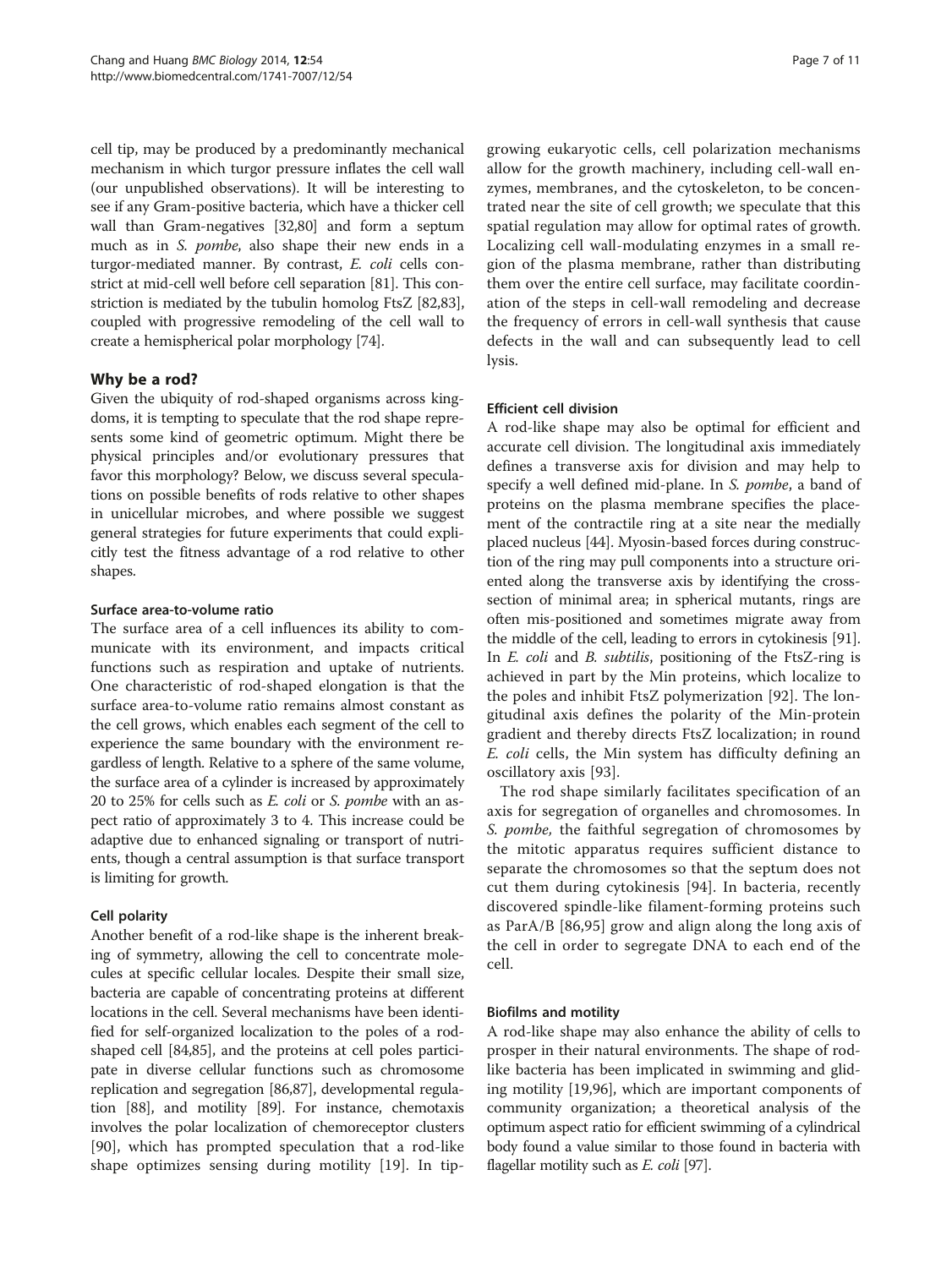Shape can also affect cell-cell interactions in communities such as biofilms. A rod-like shape may facilitate the efficient packing of cells [[98](#page-10-0)], impacting both utilization of nutrients and the mechanical strength of a biofilm. For instance, there is some indication that aberrantly shaped E. coli cells pack less densely on a two-dimensional surface than wild-type cells [[19](#page-8-0)]. In addition to cell shape, numerous other factors contribute to the organization of cells within the colony, including surface interactions and patterns of cellular movements during growth and division; E. coli cells slide past one another after division to pack transversely [\[99](#page-10-0)]. In organisms that forage or rely on polarized movement, rod-like shape may be critical to coordinate the movement of a community of cells based on the directionality conferred by the axis of the rods.

#### Ease of construction

Perhaps the simplest argument for rod-like growth is that only one dimension of the cell changes in time; cell growth only requires extension of the cylindrical cell wall with the same cross-sectional dimensions [\[2,25\]](#page-8-0). In contrast with most other shapes (even spherical cells), the rod shape is naturally propagated in the two sister cells after division, with minimal remodeling required. Thus, the rod may be an optimal shape for rapid growth and division, although the nature of this optimality may be difficult to ascertain.

#### Strategies for testing the fitness advantages of cell shape

How might these speculative advantages of the rod shape be tested? A simple thought experiment would be to vary the shape of a given cell type and test the effects on fitness and various aspects of the cell's physiology. In some cases, the effects of altering cellular dimensions and shapes have been probed using modeling, providing predictions that can guide future experiments [[97,100](#page-10-0)]. Experimentally, genetic approaches have generated collections of mutants with altered shapes and dimensions in organisms such as E. coli and S. pombe. Quantitative shape analyses of genome-wide mutant libraries promise to identify mutants exhibiting a wide range of shapes and sizes, and comparisons of genome-wide phenotype databases will provide insight to link shape with global cell physiology and fitness.

In addition to mutants with drastically different morphologies, quantitative studies will benefit from mutants with subtle changes in cellular dimensions, providing the opportunity to systematically tune length and width in any study of a given phenotype. For instance, mutations altering a particular residue of MreB confer a range of different cell widths in E. coli (our unpublished observations). In these strains, fitness increased linearly with cell width, providing direct support for the link between cell volume and fitness or growth observed in long-term evolution

experiments [\[101](#page-10-0)] and in different nutrient conditions [[102](#page-10-0)], respectively. Similarly, S. pombe mutants in regulators of the small GTPase Cdc42 display a range of cell widths [[52,53](#page-9-0)]. Physical manipulation of cells using microfabricated devices provides a means to systematically tune cellular dimensions without genetic perturbations [[49](#page-9-0),[103](#page-10-0)]. Further development of methods for measuring and altering turgor pressure and cell wall properties will complement these approaches.

One challenge facing such studies is the difficulty of disentangling the multiple effects of cell shape, as well as the complexity of the underlying causes of shape alteration. For instance, a mutant defective in cell wall regulation may be wide or round, and exhibit lower fitness because it is prone to lysis, not simply because of its abnormal shape. One way to examine the evolutionary advantages of rod shapes is by making use of evolution itself. Long-term evolution experiments with E. coli have demonstrated that fitter strains are larger in size [\[101,104](#page-10-0)], suggesting that bigger is better, at least under particular laboratory conditions. Deconstructing the molecular origins of both the size changes and fitness advantages in these strains may be informative about the evolutionary pressures that have selected for particular cell sizes.

Further insights will be gained by studying how nonrod-shaped cells evolved. For instance, there are many round bacteria with rapid doubling times [\[105](#page-10-0)]. Comparisons of cell growth, chromosome segregation, and cytokinesis mechanisms in these cells versus in rods will likely provide useful insights into advantages of each shape. Similarly, the natural environments of pleiomorphic organisms that shift from a rod to a round shape (or vice versa) may inform our understanding of whether the rod shape is associated with phenotypes such as faster growth or division robustness.

# Conclusions

In this review, we have examined mechanisms and possible advantages of rod-shape formation. Consideration of organisms across kingdoms reveals differences and similarities in mechanisms for generating rod-like shapes, and also highlights common advantages that may have driven the convergent evolution of this fundamental shape. We have focused primarily on *E. coli* and *S. pombe* as wellcharacterized examples, but it is likely that studies of other rods will reveal a diverse spectrum of mechanisms of determining cell shape. This review perhaps poses more questions than answers, and sets the stage for future investigations by highlighting, for instance, the question of possible benefits of a given shape in a particular environment.

Our understanding of cell shape-determination mechanisms is still quite rudimentary even in *E. coli* and *S. pombe*, and the field would greatly benefit from quantitative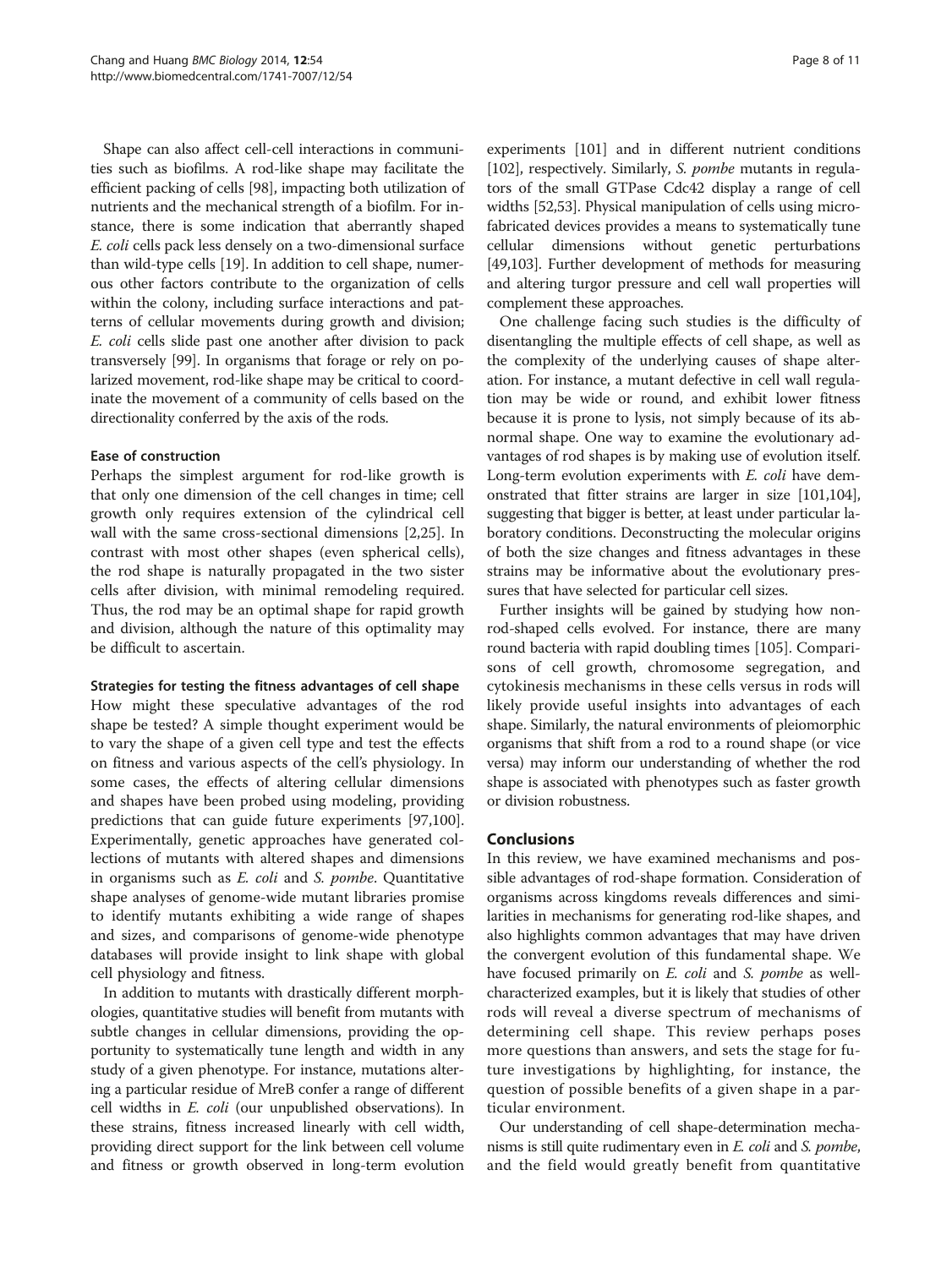<span id="page-8-0"></span>interdisciplinary studies investigating morphogenesis at many scales. Many mutants with diverse cell shapes have been identified, and the identification of ways to systematically alter cell shape will facilitate future discoveries. Studies of the rod shape in many organisms should provide the basis for understanding the rationale of other shapes and reveal fundamental principles that specify shape determination in living cells.

Although little is known about the absolute determination of width and length in any organism, detailed studies of both morphology and growth across mutants, related species, and divergent organisms will provide a fingerprint for the underlying physical forces driving size determination. Moreover, genome-scale assays that can profile metabolic activity [\[106\]](#page-10-0) and proteomics in a variety of limiting growth environments [[107](#page-10-0)] will help to connect morphological and physiological phenotypes. While morphogenesis of any living cell is inherently complex, the pinpointing of common threads between organisms will motivate future efforts to address these fundamental questions.

#### Acknowledgments

This work was supported by National Institutes of Health R01 GM056836 (to F.C.), and NIH Director's New Innovator Award DP2OD006466 (to K.C.H.). This work was also supported in part by the National Science Foundation under Grant PHYS-1066293 and the hospitality of the Aspen Center for Physics, and by the Marine Biological Laboratory. The authors thank Rosanna Chau, Alexandre Colavin, and Gabriel Billings for helpful feedback, and Erdinc Atilgan for discussions and for communicating unpublished data.

#### Author details

<sup>1</sup>Department of Microbiology and Immunology, Columbia University Medical Center, New York, NY 10032, USA. <sup>2</sup>Department of Bioengineering, Stanford University, Stanford, CA 94305, USA. <sup>3</sup>Department of Microbiology and Immunology, Stanford University School of Medicine, Stanford, CA 94305, USA.

#### Published online: 02 August 2014

#### References

- 1. Campas O, Mahadevan L: Shape and dynamics of tip-growing cells. Curr Biol 2009, 19:2102–2107.
- Furchtgott L, Wingreen NS, Huang KC: Mechanisms for maintaining cell shape in rod-shaped Gram-negative bacteria. Mol Microbiol 2011, 81:340–353.
- 3. Bernal R, Rojas ER, Dumais J: The mechanics of tip growth morphogenesis: what we have learned from rubber balloons. J Mech Mater Struct 2007, 2:1157–1168.
- 4. De Pedro MA, Schwarz H, Koch AL: Patchiness of murein insertion into the sidewall of Escherichia coli. Microbiology 2003, 149:1753–1761.
- 5. Daniel RA, Errington J: Control of cell morphogenesis in bacteria: two distinct ways to make a rod-shaped cell. Cell 2003, 113:767–776.
- 6. Mitchison JM, Nurse P: Growth in cell length in the fission yeast Schizosaccharomyces pombe. J Cell Sci 1985, 75:357-376.
- 7. Rojas ER, Hotton S, Dumais J: Chemically mediated mechanical expansion of the pollen tube cell wall. Biophys J 2011, 101:1844–1853.
- Brown PJ, de Pedro MA, Kysela DT, Van der Henst C, Kim J, De Bolle X, Fuqua C, Brun YV: Polar growth in the Alphaproteobacterial order Rhizobiales. Proc Natl Acad Sci U S A 2012, 109:1697–1701.
- Letek M, Fiuza M, Ordonez E, Villadangos AF, Ramos A, Mateos LM, Gil JA: Cell growth and cell division in the rod-shaped actinomycete Corynebacterium glutamicum. Antonie Van Leeuwenhoek 2008, 94:99–109.
- 10. Rojas E, Theriot JA, Huang KC: Response of Escherichia coli growth rate to osmotic shock. Proc Natl Acad Sci U S A 2014, 111:7807–7812.
- 11. Yao X, Jericho M, Pink D, Beveridge T: Thickness and elasticity of Gram-negative murein sacculi measured by atomic force microscopy. J Bacteriol 1999, 181:6865–6875.
- 12. Gan L, Chen S, Jensen GJ: Molecular organization of Gram-negative peptidoglycan. Proc Natl Acad Sci U S A 2008, 105:18953–18957.
- 13. Deng Y, Sun M, Shaevitz JW: Direct measurement of cell wall stress stiffening and turgor pressure in live bacterial cells. Phys Rev Lett 2011, 107:158101.
- 14. Zhou X, Cegelski L: Nutrient-dependent structural changes in S. aureus peptidoglycan revealed by solid-state NMR spectroscopy. Biochemistry 2012, 51:8143–8153.
- 15. Amir A, Nelson DR: Dislocation-mediated growth of bacterial cell walls. Proc Natl Acad Sci U S A 2012, 109:9833–9838.
- 16. Dumais J: Modes of deformation of walled cells. J Exp Bot 2013, 64:4681-4695.
- 17. Holtje JV: Growth of the stress-bearing and shape-maintaining murein sacculus of Escherichia coli. Microbiol Mol Biol Rev 1998, 62:181–203.
- 18. Scheffers DJ, Pinho MG: Bacterial cell wall synthesis: new insights from localization studies. Microbiol Mol Biol Rev 2005, 69:585–607.
- 19. Young KD: The selective value of bacterial shape. Microbiol Mol Biol Rev 2006, 70:660–703.
- 20. Young KD: Bacterial shape: two-dimensional questions and possibilities. Annu Rev Microbiol 2010, 64:223–240.
- 21. Sun SX, Jiang H: Physics of bacterial morphogenesis. Microbiol Mol Biol Rev 2011, 75:543–565.
- 22. Firtel M, Henderson G, Sokolov I: Nanosurgery: observation of peptidoglycan strands in Lactobacillus helveticus cell walls. Ultramicroscopy 2004, 101:105–109.
- 23. Gitai Z, Dye N, Shapiro L: An actin-like gene can determine cell polarity in bacteria. Proc Natl Acad Sci U S A 2004, 101:8643–8648.
- 24. Sv T, Wang S, Furchtgott L, Huang KC, Wingreen NS, Shaevitz JW, Gitai Z: The bacterial actin MreB rotates and rotation depends on cell-wall assembly. Proc Natl Acad Sci U S A 2011, 108:15822–15827.
- 25. Ursell TS, Nguyen J, Monds RD, Colavin A, Billings G, Ouzounov N, Gitai Z, Shaevitz JW, Huang KC: Rod-like bacterial shape is maintained by feedback between cell curvature and cytoskeletal localization. Proc Natl Acad Sci U S A 2014, 111:E1025–E1034.
- 26. Wang S, Furchtgott L, Huang KC, Shaevitz JW: Helical insertion of peptidoglycan produces chiral ordering of the bacterial cell wall. Proc Natl Acad Sci U S A 2012, 109:E595–E604.
- 27. Dominguez-Escobar J, Chastanet A, Crevenna AH, Fromion V, Wedlich-Soldner R, Carballido-Lopez R: Processive movement of MreB-associated cell wall biosynthetic complexes in bacteria. Science 2011, 333:225–228.
- 28. Garner EC, Bernard R, Wang W, Zhuang X, Rudner DZ, Mitchison T: Coupled, circumferential motions of the cell wall synthesis machinery and MreB filaments in B. subtilis. Science 2011, 333:222–225.
- 29. Kruse T, Bork-Jensen J, Gerdes K: The morphogenetic MreBCD proteins of Escherichia coli form an essential membrane-bound complex. Mol Microbiol 2005, 55:78–89.
- 30. Wang P, Robert L, Pelletier J, Dang WL, Taddei F, Wright A, Jun S: Robust growth of Escherichia coli. Curr Biol 2010, 20:1099-1103.
- 31. Belgrave AM, Wolgemuth CW: Elasticity and biochemistry of growth relate replication rate to cell length and cross-link density in rod-shaped bacteria. Biophys J 2013, 104:2607–2611.
- 32. Misra G, Rojas ER, Gopinathan A, Huang KC: Mechanical consequences of cell-wall turnover in the elongation of a Gram-positive bacterium. Biophys J 2013, 104:2342–2352.
- 33. Jiang H, Si F, Margolin W, Sun SX: Mechanical control of bacterial cell shape. Biophys J 2011, 101:327-335.
- 34. Jiang H, Sun SX: Morphology, growth, and size limit of bacterial cells. Phys Rev Lett 2010, 105:028101.
- 35. Kim JS, Sun SX: Morphology of Caulobacter crescentus and the mechanical role of Crescentin. Biophys J 2009, 96:L47–L49.
- 36. Jiang H, Sun SX: Growth of curved and helical bacterial cells. Soft Matter 2012, 8:7446–7451.
- 37. Koch AL: The surface stress theory of microbial morphogenesis. Adv Microbial Physiol 1983, 24:301–366.
- 38. Drake T, Vavylonis D: Model of fission yeast cell shape driven by membrane-bound growth factors and the cytoskeleton. PLoS Comput Biol 2013, 9:e1003287.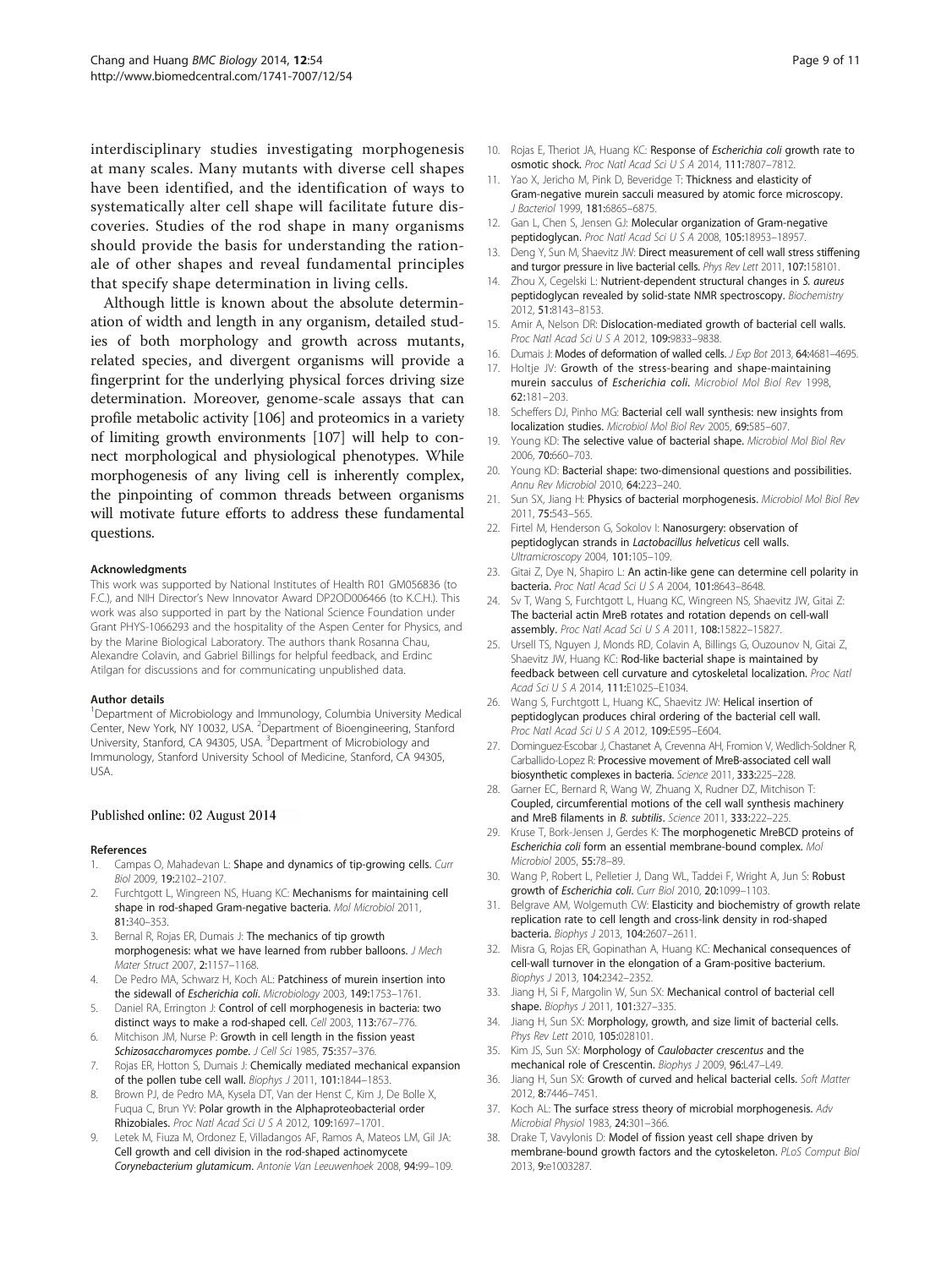- <span id="page-9-0"></span>39. Goriely A, Tabor M: Biomechanical models of hyphal growth in actinomycetes. J Theoret Biol 2003, 222:211–218.
- 40. Goriely A, Tabor M: Self-similar tip growth in filamentary organisms. Phys Rev Lett 2003, 90:108101.
- 41. Campas O, Rojas E, Dumais J, Mahadevan L: Strategies for cell shape control in tip-growing cells. Am J Bot 2012, 99:1577–1582.
- 42. Cortes JC, Konomi M, Martins IM, Munoz J, Moreno MB, Osumi M, Duran A, Ribas JC: The (1,3)beta-D-glucan synthase subunit Bgs1p is responsible for the fission yeast primary septum formation. Mol Microbiol 2007, 65:201–217.
- 43. Ursell TS, Trepagnier EH, Huang KC, Theriot JA: Analysis of surface protein expression reveals the growth pattern of the Gram-negative outer membrane. PLoS Comput Biol 2012, 8:e1002680.
- 44. Chang F, Martin SG: Shaping fission yeast with microtubules. Cold Spring Harb Perspect Biol 2009, 1:a001347.
- 45. Perez P, Rincon SA: Rho GTPases: regulation of cell polarity and growth in yeasts. Biochem J 2010, 426:243–253.
- 46. Minc N, Boudaoud A, Chang F: Mechanical forces of fission yeast growth. Curr Biol 2009, 19:1096–1101.
- 47. Schuster M, Treitschke S, Kilaru S, Molloy J, Harmer NJ, Steinberg G: Myosin-5, kinesin-1 and myosin-17 cooperate in secretion of fungal chitin synthase. EMBO J 2012, 31:214–227.
- 48. Taheri-Talesh N, Horio T, Araujo-Bazan L, Dou X, Espeso EA, Penalva MA, Osmani SA, Oakley BR: The tip growth apparatus of Aspergillus nidulans. Mol Biol Cell 2008, 19:1439–1449.
- 49. Minc N, Bratman SV, Basu R, Chang F: Establishing new sites of polarization by microtubules. Curr Biol 2009, 19:83–94.
- 50. Terenna CR, Makushok T, Velve-Casquillas G, Baigl D, Chen Y, Bornens M, Paoletti A, Piel M, Tran PT: Physical mechanisms redirecting cell polarity and cell shape in fission yeast. Curr Biol 2008, 18:1748–1753.
- 51. Bicho CC, Kelly DA, Snaith HA, Goryachev AB, Sawin KE: A catalytic role for Mod5 in the formation of the Tea1 cell polarity landmark. Curr Biol 2010, 20:1752–1757.
- 52. Das M, Drake T, Wiley DJ, Buchwald P, Vavylonis D, Verde F: Oscillatory dynamics of Cdc42 GTPase in the control of polarized growth. Science 2012, 337:239–243.
- 53. Kelly FD, Nurse P: Spatial control of Cdc42 activation determines cell width in fission yeast. Mol Biol Cell 2011, 22:3801–3811.
- 54. Koch AL: What size should a bacterium be? A question of scale. Annu Rev Microbiol 1996, 50:317–348.
- 55. Sliusarenko O, Heinritz J, Emonet T, Jacobs-Wagner C: High-throughput, subpixel precision analysis of bacterial morphogenesis and intracellular spatio-temporal dynamics. Mol Microbiol 2011, 80:612–627.
- 56. Guberman JM, Fay A, Dworkin J, Wingreen NS, Gitai Z: PSICIC: noise and asymmetry in bacterial division revealed by computational image analysis at sub-pixel resolution. PLoS Comput Biol 2008, 4:e1000233.
- 57. Green PB: Growth physics in Nitella: a method for continuous in vivo analysis of extensibility based on a micro-manometer technique for turgor pressure. Plant Physiol 1968, 43:1169–1184.
- 58. Milani P, Braybrook SA, Boudaoud A: Shrinking the hammer: micromechanical approaches to morphogenesis. J Exp Bot 2013, 64:4651–4662.
- 59. Tuson HH, Auer GK, Renner LD, Hasebe M, Tropini C, Salick M, Crone WC, Gopinathan A, Huang KC, Weibel DB: Measuring the stiffness of bacterial cells from growth rates in hydrogels of tunable elasticity. Mol Microbiol 2012, 84:874–891.
- 60. Whatmore AM, Reed RH: Determination of turgor pressure in Bacillus subtilis: a possible role for K+ in turgor regulation. J Gen Microbiol 1990, 136:2521–2526.
- 61. Cayley DS, Guttman HJ, Record MT Jr: Biophysical characterization of changes in amounts and activity of Escherichia coli cell and compartment water and turgor pressure in response to osmotic stress. Biophys J 2000, 78:1748–1764.
- 62. Tuson HH, Renner LD, Weibel DB: Polyacrylamide hydrogels as substrates for studying bacteria. Chem Commun 2012, 48:1595–1597.
- 63. Turner JJ, Ewald JC, Skotheim JM: Cell size control in yeast. Curr Biol 2012, 22:R350–R359.
- 64. Chien AC, Hill NS, Levin PA: Cell size control in bacteria. Curr Biol 2012, 22:R340–R349.
- 65. Pan KZ, Saunders TE, Flor-Parra I, Howard M, Chang F: Cortical regulation of cell size by a sizer cdr2p. eLife 2014, 2014:e02040.
- 66. Bonazzi D, Julien JD, Romao M, Seddiki R, Piel M, Boudaoud A, Minc N: Symmetry breaking in spore germination relies on an interplay between polar cap stability and spore wall mechanics. Dev Cell 2014, 28:534–546.
- 67. Kelly FD, Nurse P: De novo growth zone formation from fission yeast spheroplasts. PLoS One 2011, 6:e27977.
- 68. Lederberg J: Bacterial protoplasts induced by penicillin. Proc Natl Acad Sci USA 1956, 42:574–577.
- 69. Ranjit DK, Young KD: The Rcs stress response and accessory envelope proteins are required for de novo generation of cell shape in Escherichia coli. J Bacteriol 2013, 195:2452–2462.
- 70. Kawai Y, Mercier R, Errington J: Bacterial cell morphogenesis does not require a preexisting template structure. Curr Biol 2014, 24:863–867.
- 71. Mitchison JM: The growth of single cells, I. Schizosaccharomyces pombe. Exp Cell Res 1957, 13:244–262.
- 72. Kubitschek HE, Clay KB: A second growth state for Schizosaccharomyces pombe. Exp Cell Res 1986, 165:243–254.
- 73. Johnson BF, Miyata M, Miyata H: Morphogenesis of fission yeasts. In Molecular Biology of the Fission Yeast. Edited by Nasim A, Young P, Johnson BF. New York: Academic Press; 1989:469331–469366.
- 74. Lan G, Wolgemuth CW, Sun SX: Z-ring force and cell shape during division in rod-like bacteria. Proc Natl Acad Sci U S A 2007, 104:16110–16115.
- 75. Mata J, Nurse P: Tea1 and the microtubular cytoskeleton are important for generating global spatial order within the fission yeast cell. Cell 1997, 89:939–949.
- 76. Toda T, Umesono K, Hirata A, Yanagida M: Cold-sensitive nuclear division arrest mutants of the fission yeast Schizosaccharomyces pombe. J Mol Biol 1983, 168:251–270.
- 77. Piel M, Tran PT: Cell shape and cell division in fission yeast. Curr Biol 2009, 19:R823–R827.
- 78. Theriot JA: Why are bacteria different from eukaryotes? BMC Biol 2013, 11:119.
- 79. Sipiczki M: Splitting of the fission yeast septum. FEMS Yeast Res 2007, 7:761–770.
- 80. Matias VR, Beveridge TJ: Cryo-electron microscopy reveals native polymeric cell wall structure in Bacillus subtilis 168 and the existence of a periplasmic space. Mol Microbiol 2005, 56:240–251.
- 81. Reshes G, Vanounou S, Fishov I, Feingold M: Timing the start of division in E. coli: a single-cell study. Phys Biol 2008, 5:046001.
- 82. Hsin J, Gopinathan A, Huang KC: Nucleotide-dependent conformations of FtsZ dimers and force generation observed through molecular dynamics simulations. Proc Natl Acad Sci U S A 2012, 109:9432–9437.
- 83. Li Y, Hsin J, Zhao L, Cheng Y, Shang W, Huang KC, Wang HW, Ye S: FtsZ protofilaments use a hinge-opening mechanism for constrictive force generation. Science 2013, 341:392–395.
- 84. Huang KC, Mukhopadhyay R, Wingreen NS: A curvature-mediated mechanism for localization of lipids to bacterial poles. PLoS Comput Biol 2006, 2:e151.
- 85. Huang KC, Meir Y, Wingreen NS: Dynamic structures in Escherichia coli: spontaneous formation of MinE rings and MinD polar zones. Proc Natl Acad Sci U S A 2003, 100:12724-12728.
- 86. Shebelut CW, Guberman JM, van Teeffelen S, Yakhnina AA, Gitai Z: Caulobacter chromosome segregation is an ordered multistep process. Proc Natl Acad Sci U S A 2010, 107:14194–14198.
- 87. Chen YE, Tropini C, Jonas K, Tsokos CG, Huang KC, Laub MT: Spatial gradient of protein phosphorylation underlies replicative asymmetry in a bacterium. Proc Natl Acad Sci U S A 2011, 108:1052–1057.
- 88. Lam H, Matroule JY, Jacobs-Wagner C: The asymmetric spatial distribution of bacterial signal transduction proteins coordinates cell cycle events. Dev Cell 2003, 5:149–159.
- 89. Davis BM, Waldor MK: Establishing polar identity in Gram-negative rods. Curr Opin Microbiol 2013, 16:752–759.
- 90. Thiem S, Kentner D, Sourjik V: Positioning of chemosensory clusters in E. coli and its relation to cell division. EMBO J 2007, 26:1615–1623.
- 91. Mishra M, Huang Y, Srivastava P, Srinivasan R, Sevugan M, Shlomovitz R, Gov N, Rao M, Balasubramanian M: Cylindrical cellular geometry ensures fidelity of division site placement in fission yeast. J Cell Sci 2012, 125:3850–3857.